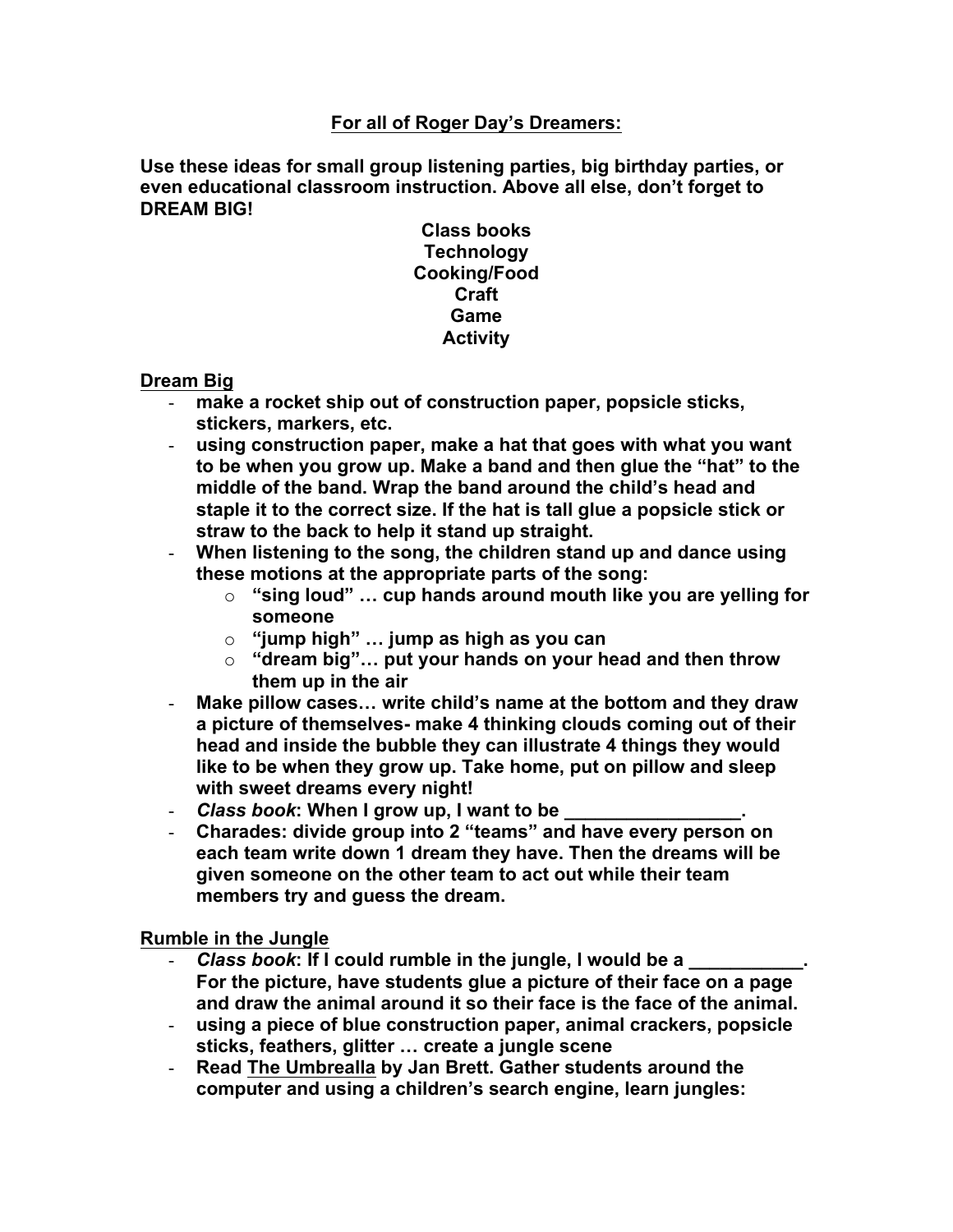**temperature, climate, what animals are in the jungle, etc.. Allow each student to find 1 picture of a real jungle animal and print it out. Take that picture back to their seat and write a story about that roly polyfiction OR non-fiction. For older students, teach/allow them to copy and paste the picture into a document that they will then type their story on.**

- **Make rice crispy treat snakes and tear apart fruit roll ups to make designs on the snake and a tongue.**
- **put chocolate icing in between 2 animal crackers and chow down**

**Zachary Hated Bumblebees**

- Gather students around the computer and using a children's search **engine, learn about bumblebees: their habitat, what they eat, different types, etc. Allow each student to find 1 picture of a real bee and print it out. Take that picture back to their seat and write a story about that bee- fiction OR non-fiction.**
- **Make thumbprint bumblebees. Use black ink pad and press thumbprints on paper. Add wings, antennas, and scenery around.**
- **Make bee costumes out of paper grocery sacks.**
- **Make rice crisy bees- add yellow foodcoloring to rice crispy treats, shape rice crispy treats in an oval, add licorish stips for the stripes and antennae, and a chocolate chip for the stinger. Wings…?**
- **Class book: (Child's Name) hated \_\_\_\_\_\_\_\_\_. Explain to child that you can hate things or when things happen but don't hate people. For example, I can hate that Roger hit me, but I do not hate Roger! Then have them illustrate a picture.**

**As a Matter of Fact, Jack, I like Yaks!**

- **Class Book: In my yak pak, I will put in: (first the teacher will model how to make a list and then the student will do it)**
- *Abc's in my Yak Pak***: Sit in a circle and repeat the previous things in addition to adding something that starts with the next letter in the alphabet. For example, Roger says "In my yak pak, I will put in apples." Then Sue says, "In my yak pak, I will put in apples and a bowling ball." Then Catherine says, "In my yak pak, I will put in apples, a bowling ball, and crayons." Etc. etc. etc.**
- **pin a tick on the yak game**
- -

# **Roly Poly**

- **When listening to the song, the children stand up and dance using these motions at the appropriate parts of the song: "roly poly" chorus… while holding water bottles in each hand, make "the wheels on the bus" hand motions- 1st in the front, then in the back, then over your head, then to each side. (great for OT)**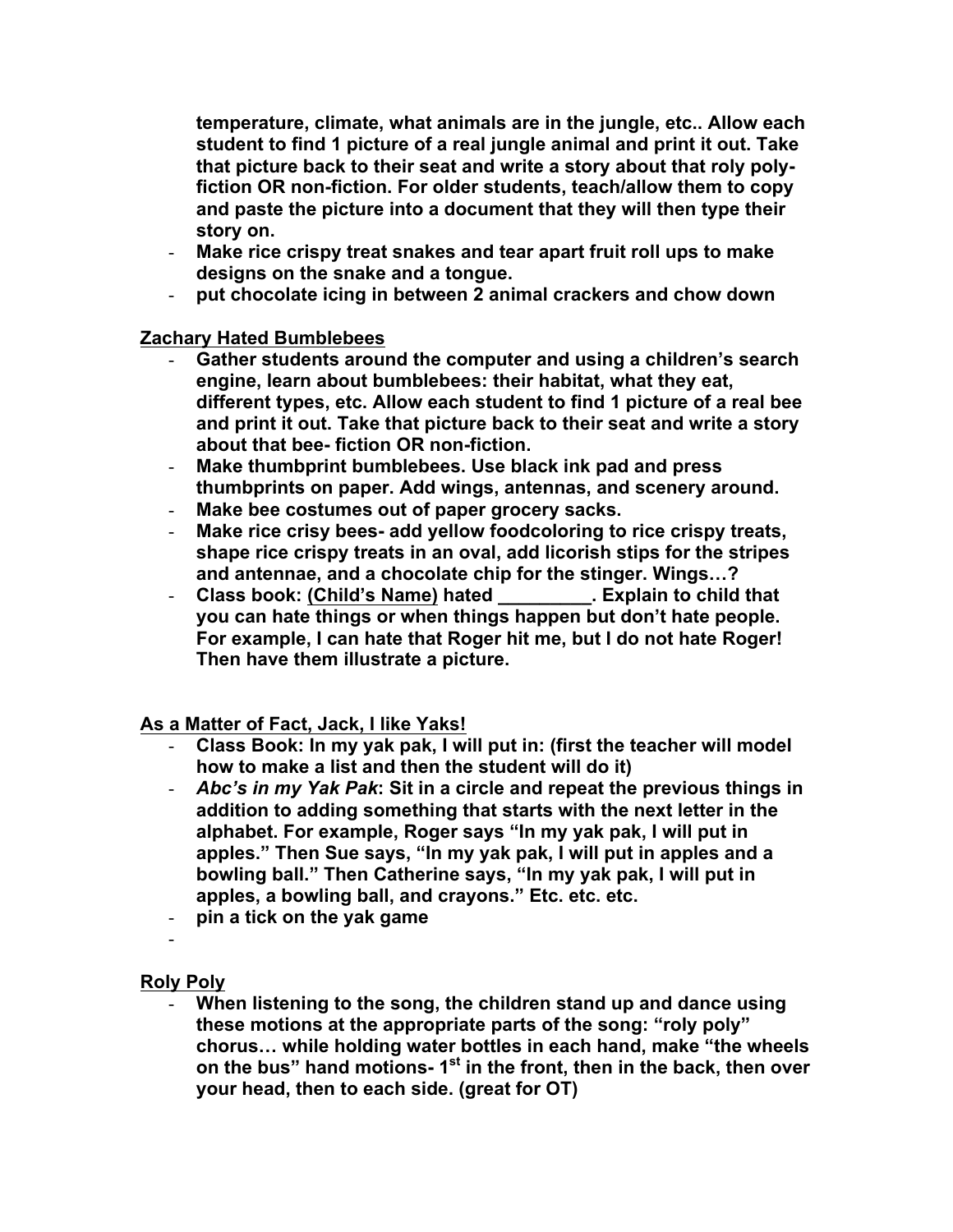- **Class Book: ?**
- **Gather students around the computer and using a children's search engine, learn about rolly pollys: their habitat, what they eat, etc. Allow each student to find 1 picture of a real roly poly and print it out. Take that picture back to their seat and write a story about that roly poly- fiction OR non-fiction.**
- **?**

### **Uno, Dos, Tres**

- Gather students around the computer and using a children's search **engine, learn about Spain and/or Mexico. Locate them on a map/globe, find their flag, find lots of interesting facts and then send students back to their seats to write 3 new things they learned about this new country.**
- **put a sombrero in the middle of a group of kids gathered in a circle and teach them the Mexican Hat Dance**
- **Using a large white towel or shower curtin, make a twister board using colors and numbers (1-10) on the colored circles. On the spinner, will be the Spanish word for the colors and numbers, so for example, the caller will call out "uno rojo" and the kids will find 1 red to put a body part on.**
- *Class book***: each child's book will have 10 pages + a title page. On each page will be a different number and color in Spanish and then a**  where they add in what item they want. For example, page 1 **might be "uno rojo car" and the student would either illustrate their words or find a picture in a magazine that matches their word.**
- **Make paper Mache moroccos.**
- **Have a "taco bar" where children get to fix their own tacos. Precook the ground beef (or chicken) and let them add their cheese, sour cream, salsa, etc.**

#### **Turn of the TV!**

- *Class book***: I can turn of the TV and \_\_\_\_\_\_\_\_\_\_\_\_\_\_\_\_\_. Encourage children to think of alternative forms of "entertainment" that are "healthier" than being a couch potato.**
- **Gather students around the computer and using a children's search engine, learn about healthy eating habits, proper exercise, etc. Go more in depth for older children.**
- **Talk about eating healthy and making good choices about what to eat, how much to eat, and when to eat. Then give each child a paper plate and some magazines and have them cut foods out and glue it to their plate to make a "healthy meal."**

#### **Hello Sunshine**